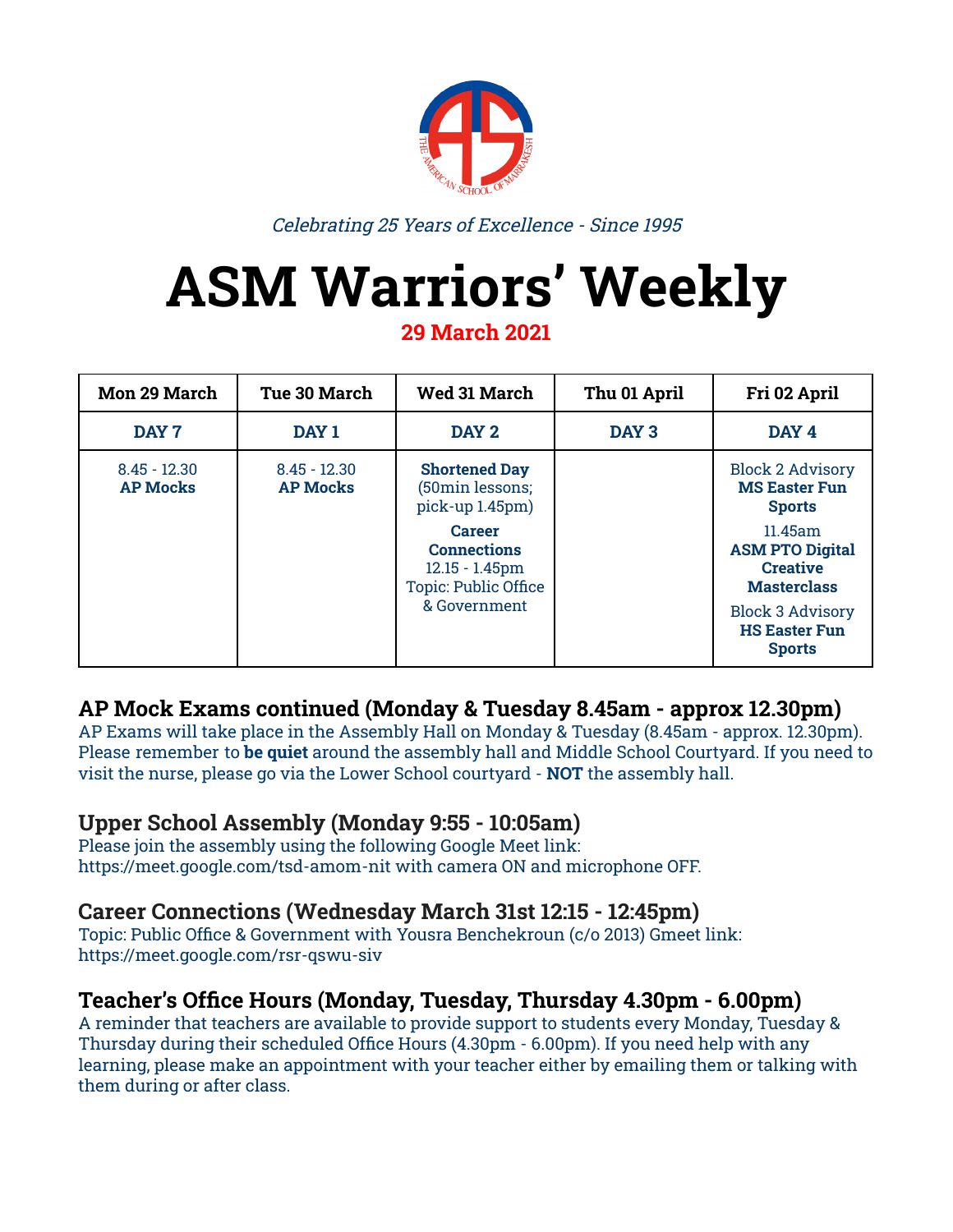## **Easter Fun Sports Day Friday April 2nd in Advisory lessons**

Sports & team-building activities (prizes sponsored by ASM PTO) during Block 2 MS Advisory (G6-8 classes) and Block 3 HS Advisory (G9 - 12 classes). Activities will include: obstacle course, frisbee target, egg & spoon race, sack race, penalty kicks, tug of war, basketball free throws, bunny hop relay - all with safe distance! All 'good eggs' will receive a treat!

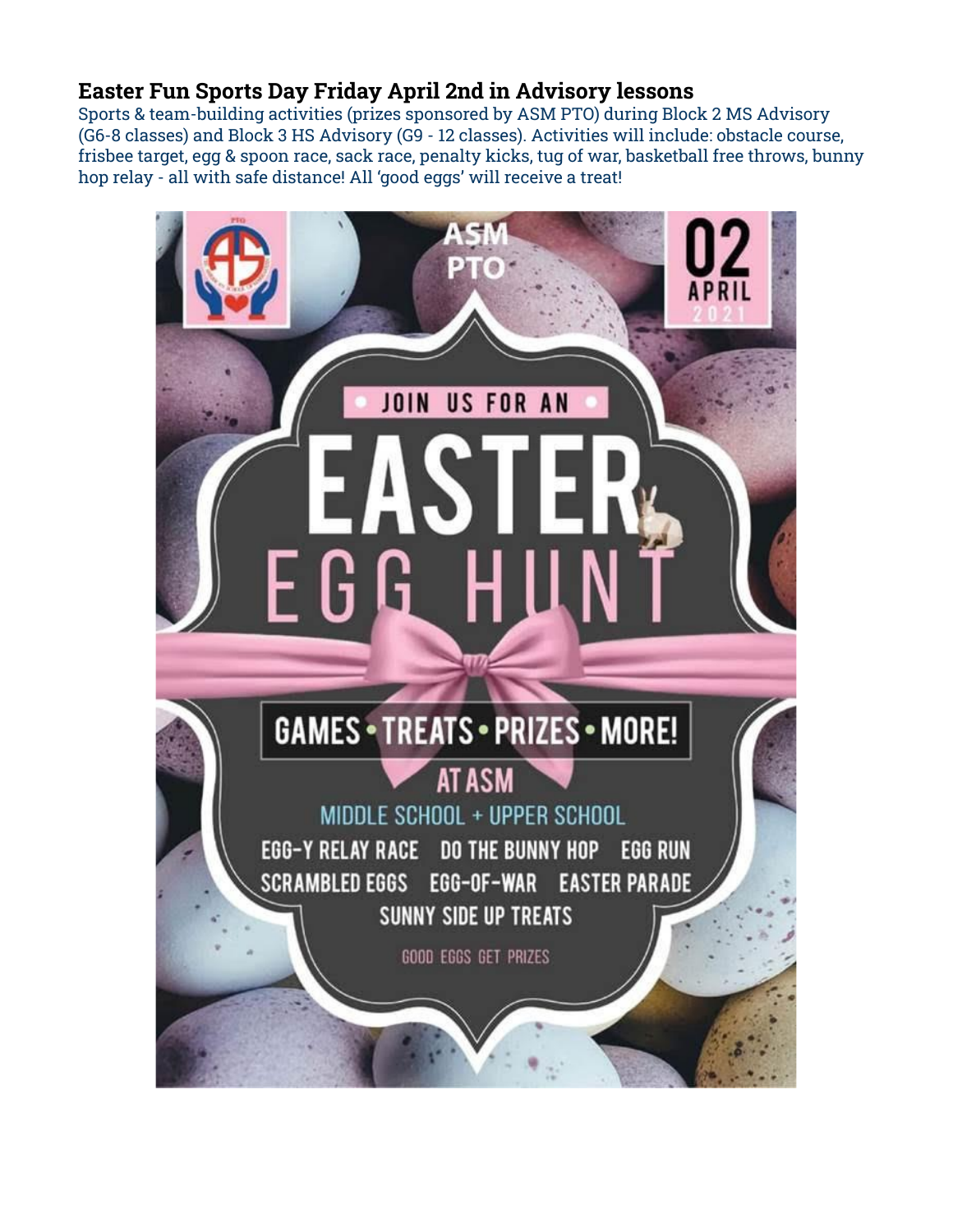## **ASM PTO Digital Creative Master Class 11.45am Friday April 2nd**

- Masta Flow (Rapper Publicist)
- Hicham El Kadiri (Chief Creative Officer)
- Omar Kadiri (Startup/Digital Strategist)

Join on <https://www.facebook.com/AmericanSchoolofMarrakesh>

Students are encouraged to contribute suitable interview questions here: ASM PTO [Master](https://docs.google.com/document/d/1chJelxNGFNTFRSvSJvjGjRs6bAO_YdUDdhSiemJr-2A/edit?usp=sharing) Class Creative Digital [Questions](https://docs.google.com/document/d/1chJelxNGFNTFRSvSJvjGjRs6bAO_YdUDdhSiemJr-2A/edit?usp=sharing) by Tuesday March 30th.